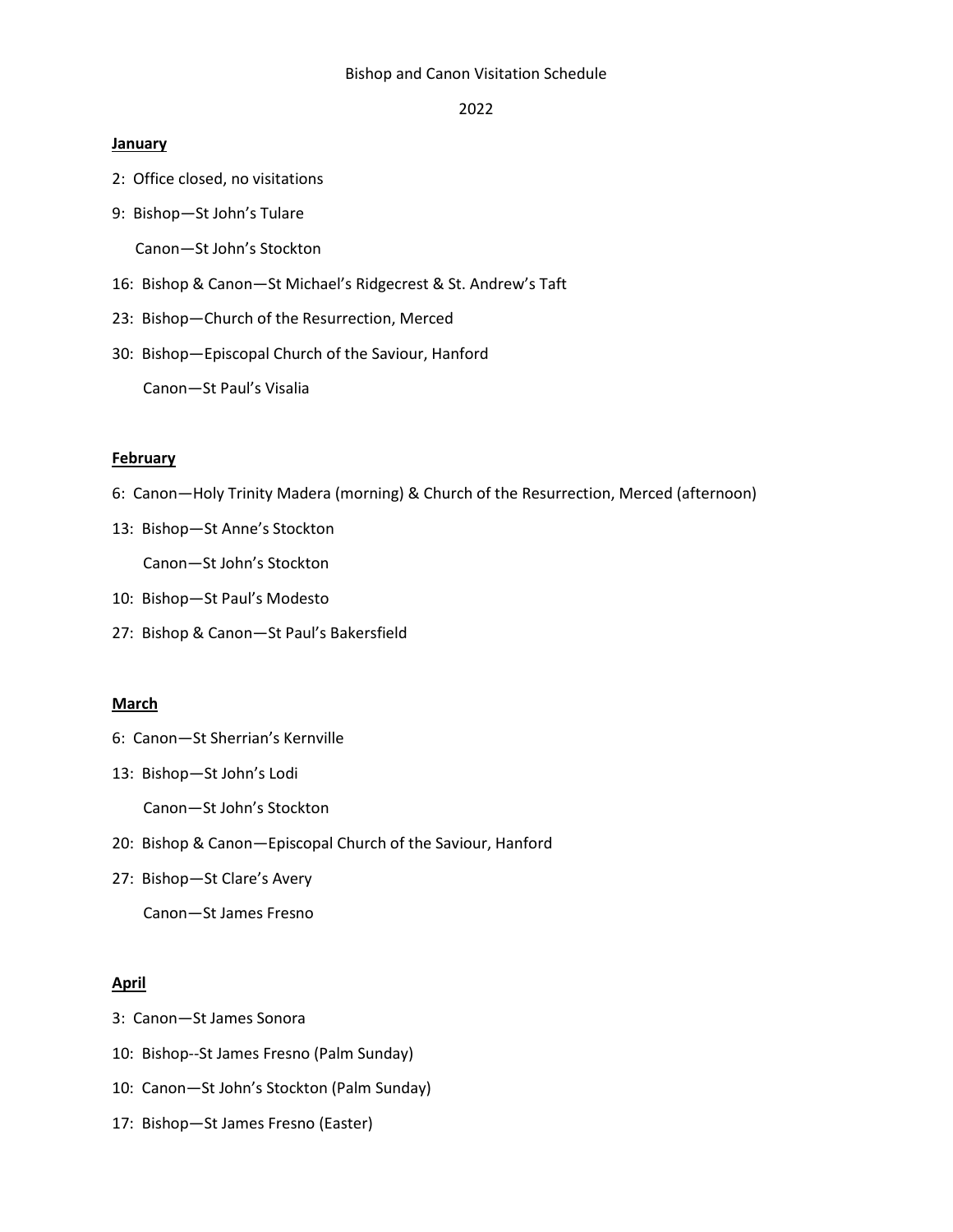- Canon—TBD (if you're a community without a priest, please contact Canon Anna to see if she's available)
- 24: Bishop & Canon—St Matthew's San Andreas

### **May**

- 1: no visitations
- 8: Bishop—St Paul's Visalia

Canon—St John's Stockton

- 15: Bishop & Canon—St John's Tulare
- 20: Bishop—Holy Trinity Madera

Canon—on vacation

29: Bishop—St Raphael's Oakhurst

Canon—on vacation

### **June**

- 5: Bishop—St James Fresno (Pentecost)
	- Canon—TBD (if you're a community without a priest, please contact Canon Anna to see if she's available)
- 12: Canon—St John's Stockton
- 19: Bishop & Canon—St John's Lodi
- 26: Bishop—St John's Stockton

# **July**

3: no visitations

### *Bishop & Canon go to General Convention*

- 10: no visitations, General Convention
- 17: Bishop & Canon—St Sherrian's Kernville
- 24: Canon—St Paul's Modesto

# *Bishop goes to Lambeth*

31: Canon—Episcopal Church of the Saviour, Hanford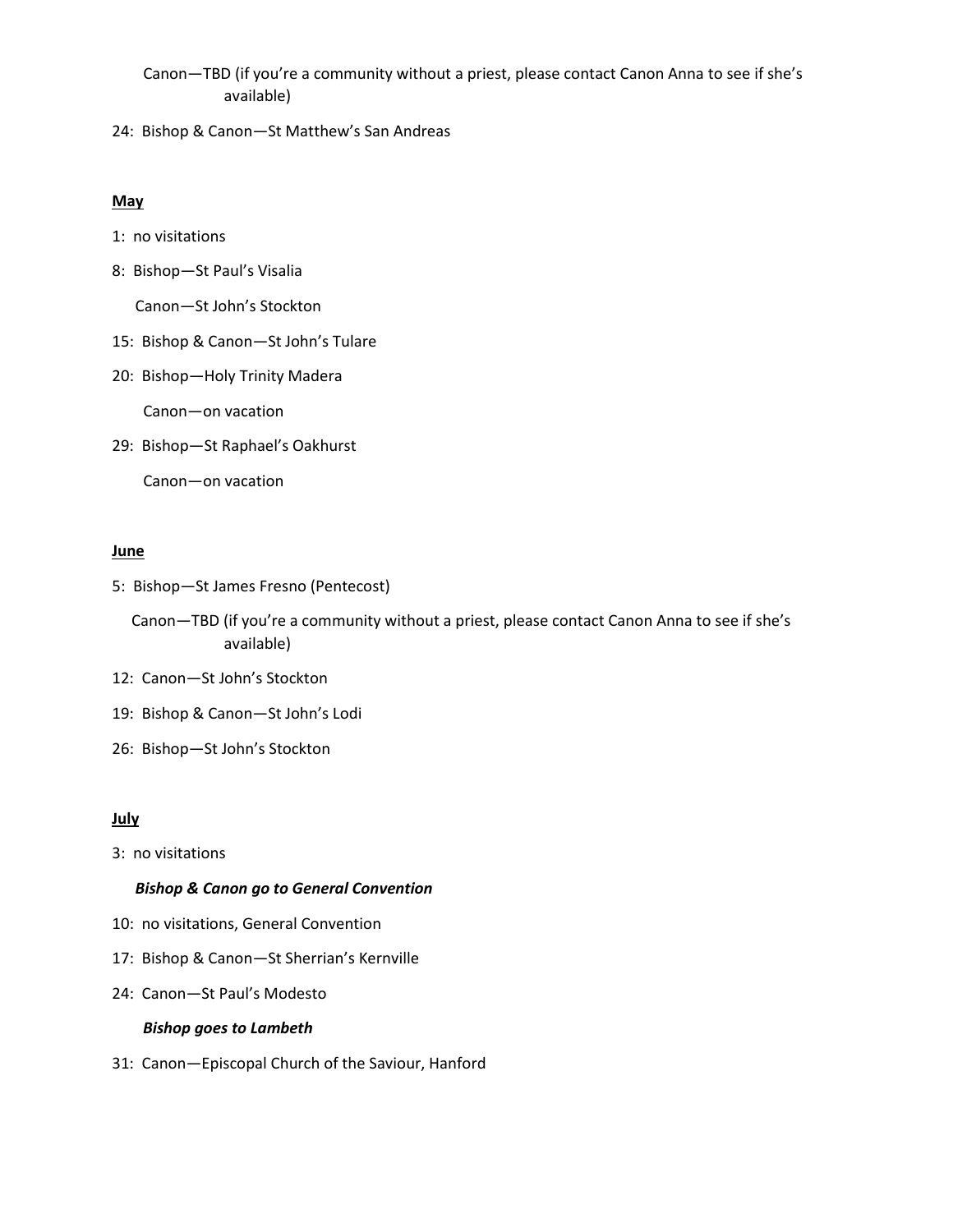# **August:** *Bishop at Lambeth, then on Sabbatical*

- 7: Canon—St John's Lodi
- 14: Canon—St John's Stockton
- 21: Canon—St Anne's Stockton
- 28: Canon—St Matthew's San Andreas

# **September**: *Bishop on Sabbatical*

- 4: Canon—St Michael's Ridgecrest
- 11: Canon—St John's Stockton
- 18: Canon—St Raphael's Oakhurst
- 25: Canon—St John's Tulare

# **October:** *Bishop on Sabbatical*

- 2: Canon—St Paul's Visalia
- 9: Canon—St John's Stockton
- 16: Canon—St Francis, Turlock
- 23: Canon—St James, Sonora
- 30: Canon—St Clare's Avery

# **November:**

- 4 & 5: Diocesan Convention, ECCO (we hope!)
- 6: Bishop & Canon—St Raphael's Oakhurst
- 13: Bishop—St James Fresno (Rice Lectures) Canon—St John's Stockton
- 20: no visitations
- 27: no visitations

# **December:**

4: Bishop—St Paul's Bakersfield

Canon—vacation

11: Bishop—St James Sonora